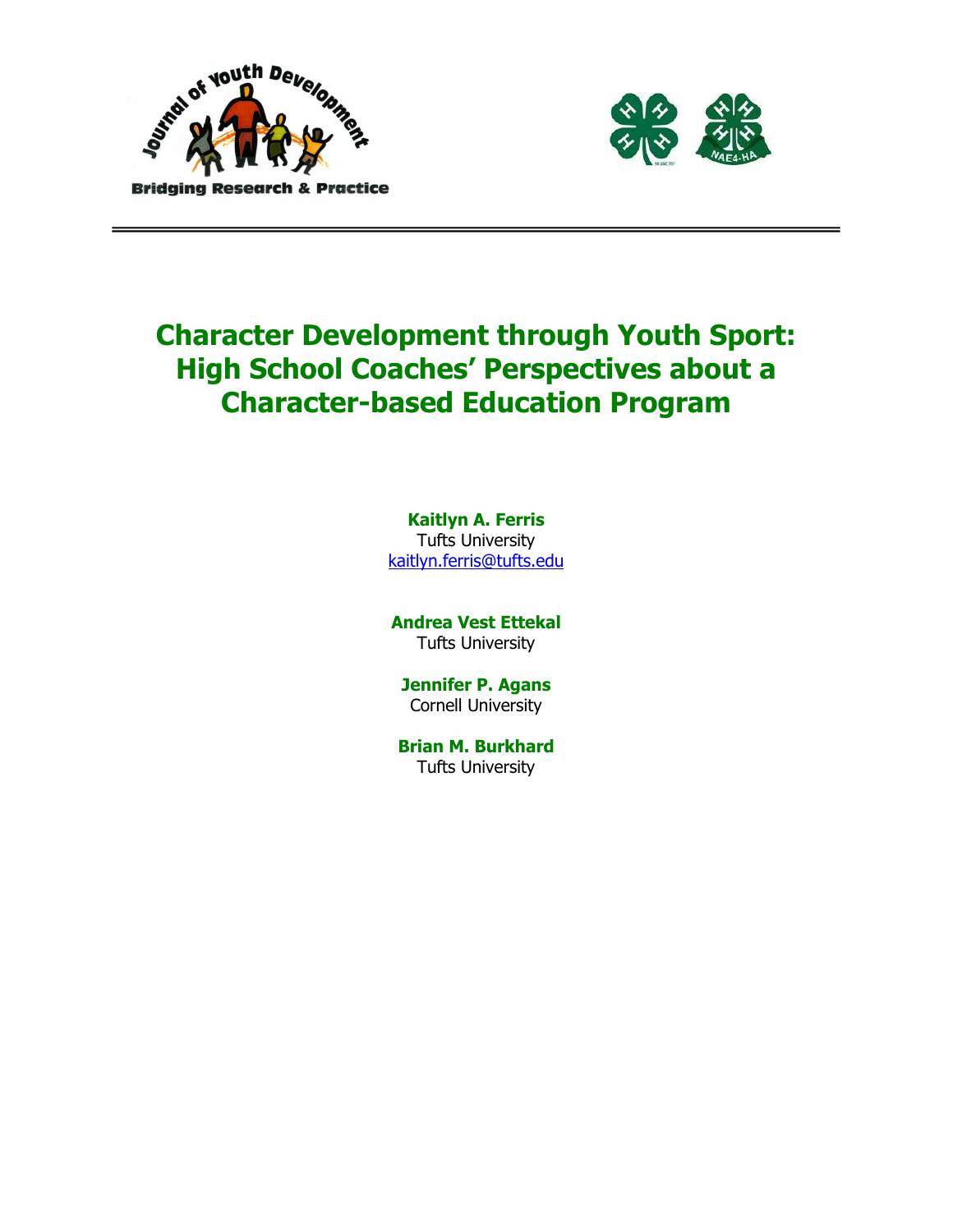

# **JOURNAL OF YOUTH DEVELOPMENT**

bridging research and practice



Volume 10, Number 3, Special Issue 2015 https://www.article 151003FA010

# Character Development Through Youth Sport: High School Coaches' Perspectives about a Character-based Education Program

Kaitlyn A. Ferris and Andrea Vest Ettekal Tufts University

> Jennifer P. Agans Cornell University

Brian M. Burkhard Tufts University

**Abstract:** This study examined high school sports coaches' perspectives about a character-based coach education workshop designed to promote positive coaching practices and transform the culture of youth sports. Fifteen coaches ( $M_{\text{age}} = 42.07$ ,  $SD = 14.62$ , 73.3% male) provided feedback about Positive Coaching Alliance's (PCA) "Double-Goal Coach" training program and what aspects of the workshop they applied to their coaching practices. Results indicated that coaches believed that participation in PCA workshops contributed to the value coaches attributed to individuals, to coachoriented character development, and to positive relationships within youth sports. The coaches also suggested changes in future PCA workshops. These findings provide preliminary evidence that coaches' incorporate skills acquired through participation in character-based coach education programs. We discuss implications for coaches and athletes, and for policies aimed at enhancing positive youth attributes developed through sport.

### Introduction

Sport participation is highly prevalent in the U.S., with more than 70% of adolescents participating in at least one sport (Sabo & Veliz, 2008). Widespread engagement in sports during the after-school hours suggests that sports have the potential to reach, and possibly positively impact, over 20 million youth (National Sport Goods Association, 2011). However,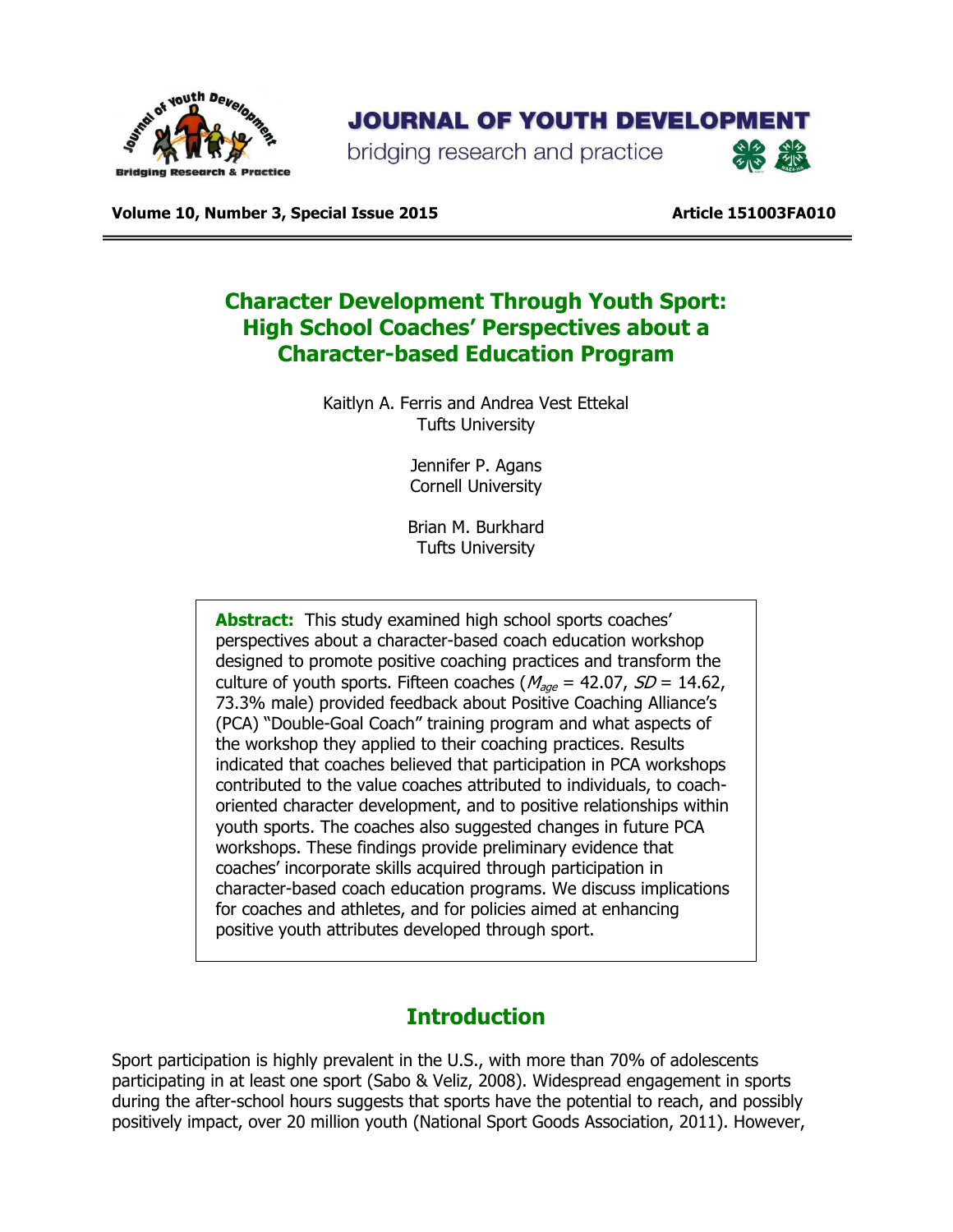there are mixed findings regarding the impact of sports on youth development. On the one hand, because sports are skill-focused and offer opportunities for challenge, participation in sports is related to increased initiative, time management skills, goal pursuit, and persistence (Holt & Neely, 2011). On the other hand, the "win at all cost" sport mentality (Shields, Bredemeier, LaVoi, & Power, 2005) leads some athletes to feel increased stress, often due to the extreme focus on achievement and public "tests" of athletes' abilities (Scanlan, Babkes, & Scanlon, 2005) or competition among teammates for playing time (Brustad, Babkes, & Smith, 2001).

Coaching behaviors have explained some of the variation in the outcomes associated with sport participation (Coté, Bruner, Erickson, Strachan, & Fraser-Thomas, 2010). In recent years, youth sport coaches have come to mirror professional sports coaches, shifting the focus from sport as a leisure setting, where youth have fun, to a focus on winning (Fraser-Thomas, Coté, & Deakin, 2005). Young athletes are highly influenced by their sport coaches and look to their coaches for guidance on and off the playing field (Coté et al., 2010). Playing for a coach whose philosophy is grounded solely in winning may contribute to negative outcomes among today's athletes (Farrey, 2009). For example, youth who had controlling and autocratic coaches reported less enjoyment and eventually dropped out of sport (Pelletier et al., 2001), whereas players having encouraging, supportive, and democratic coaches had positive, character-building sport experiences, such as reduced cheating and improved sportsmanship (Doty, 2006). Effective coach education programs help train coaches to promote a balance between athletes' scoreboard and life success (Cushion, Armour, & Jones, 2003), resulting in long-term positive outcomes, including improved character beyond the sport setting (Holt & Neely, 2011).

Taken together, these findings highlight the considerable impact of coaches on athletes' development and call attention to the need for formal training to teach the coaches of youth sports to adopt positive, character-building coaching strategies (Falcao et al., 2012). In this study, we examined one of the largest coach education programs across the U.S., a researchbased curriculum developed by the national non-profit organization, Positive Coaching Alliance (PCA). PCA has reached many coaches (i.e., 113,333 coaches in 2014 alone; T. Syer, personal communication, August 26, 2015) since its inception in 1998, partnering with several national youth sport organizations (e.g., U.S. Lacrosse) and school districts across the U.S. PCA's mission for coaches is to train them to be "Double-Goal Coaches" or to emphasize winning (i.e., Goal 1), as well as life-skills development (i.e., Goal 2). Testimonials about PCA from professional athletes and alumni of the program speak to its positive impact on athletes' character development; however, empirical evidence is needed to demonstrate PCA's effectiveness. The goal of this article is to provide initial insights about coaches' perspectives about this characterbased coach education program.

#### The Role of Coaches in Athletes' Character Development

According to relational developmental systems metatheory (Overton, 2015), development is the result of bidirectional relations between youth and their environments (represented as individual $\leftrightarrow$  context relations). Lerner and Callina (2014) extended this framework to the study of character development, highlighting the importance of individual $\leftrightarrow$ individual relations, in addition to individual $\leftarrow$  > context relations, for character outcomes. From the positive youth development perspective (PYD; Lerner et al., 2015), development is optimized when individual < →individual, or individual < →context, relations are mutually beneficial. As a result, athletes' development in youth sports may be strongly influenced by interactions with coaches (Cushion et al., 2003). Several notable conceptual frameworks about sport coaching also align with these theoretical ideas, suggesting that coaching is both an individual and social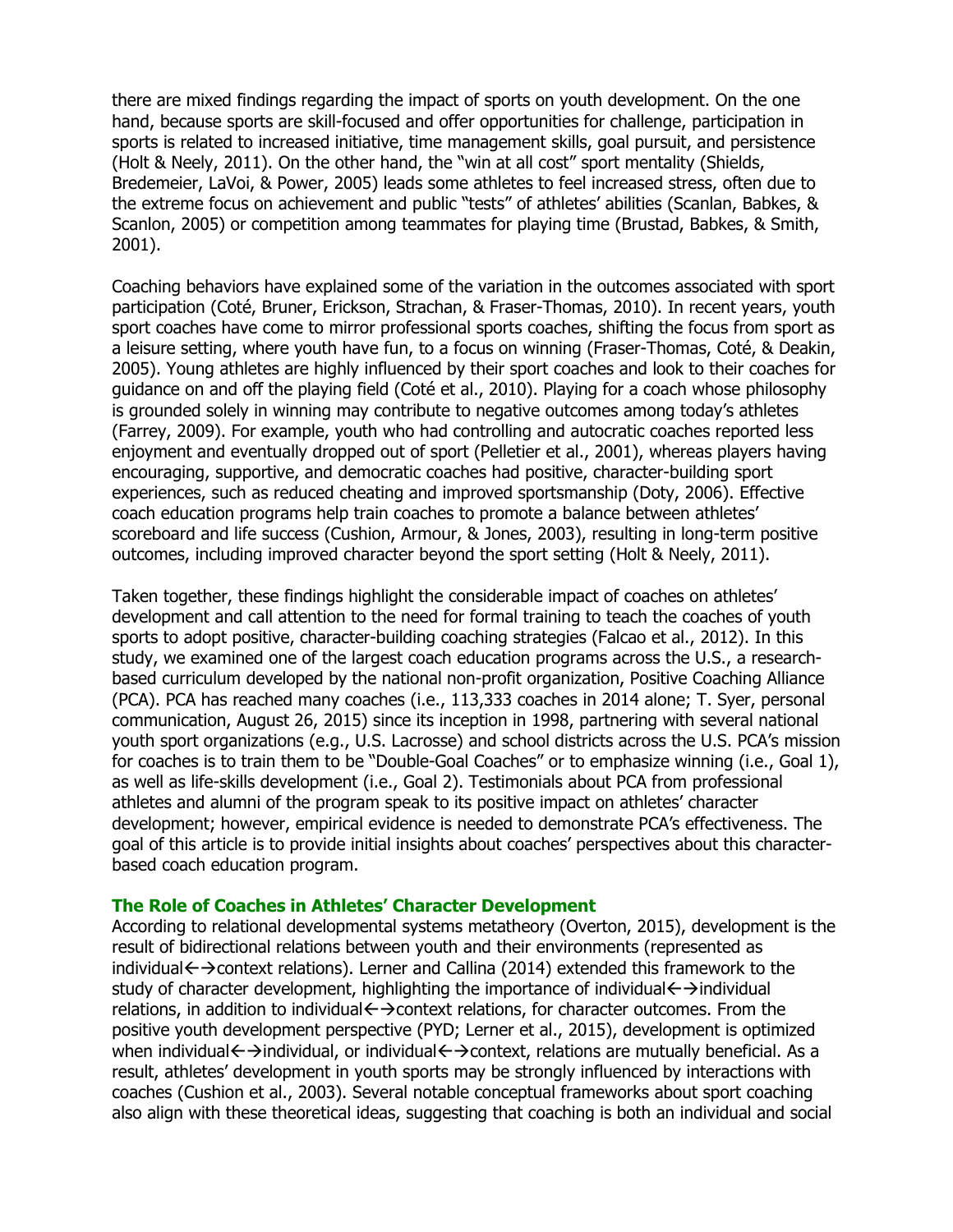process (for review, see Coté et al., 2010). Moreover, youth developmental outcomes are optimized in the context of positive, sustained relationships with adult leaders, such as coaches (Lerner et al., 2015).

Although most coaches have the ability to teach sport-specific skills (Holt & Neely, 2011), many coaches have limited access to resources and training specifically related to character development or athlete mentorship (Falcao et al., 2012). As such, it would be useful to capitalize on "teachable moments" that foster character development (Coakley, 2011). PCA is one of the largest coach education programs in the U.S. It explicitly focuses on positive individual and interpersonal goals (i.e., character development), and therefore, may have the potential to provide coaches with the skills needed to create a sport culture that promotes character. However, consistent with the theory of planned behavior (Ajzen, 2012), beliefs about behaviors predict individuals' behavioral intentions and actual behaviors. Therefore, in order for PCA to foster character-promoting coaching behaviors, coaches must first believe in the importance and value of such behaviors. Examining coaches' beliefs and behaviors following participation in PCA programming will provide greater insight into workshop effectiveness.

In the current study, we examined whether coaches' valued PCA principles learned through participation in the PCA program, as well as their behavioral intentions. Not only does PCA have a commitment to changing youth sport culture by changing coaches' behaviors, the organization has a growth mindset (Thompson, 2010). That is, PCA is openly receptive to feedback from program participants and partner organizations to enhance the content, structure, and delivery of the program's curriculum. To this end, we also examined coaches' feedback about the workshop, in that such opinions might be used to improve the curriculum.

#### Study Goals

-

As a first step toward understanding PCA's "Double-Goal Coach" program, we examined coaches' perspectives about PCA training in regard to: 1. The value of the program, 2. Their intention to change their behaviors following participation in the program, and 3. Their feedback about potential improvements to the program.

#### **Method**

Data for this study came from a larger, mixed-methods study evaluating the PCA model (Ettekal et al., 2015). At this writing, the project is ongoing, and assesses coaches and athletes in the greater Boston area for three years. Four schools that vary in regard to socioeconomic status and ethnic composition are included, following a waitlist control design for PCA program delivery. The major focus of the project involves evaluating athlete outcomes after receiving PCA programming. As such, very little data were collected from coaches. However, all coaches receiving PCA programming were asked to complete surveys answering questions specific to their PCA training.

Data included in this study are from the first year of the project and involve only those coaches in the two schools receiving PCA programming who provided responses to PCA-specific survey questions ( $N = 15$ )<sup>1</sup>. The sample was comprised of coaches ( $M_{age} = 42.07$ ,  $SD = 14.62$ ) who were mostly male (73.3%) and White (70%). The majority of coaches (90.9%) had at least a

 $1$  In total, 65 coaches were enrolled in the first year of the study. We eliminated 20 coaches who were not in schools receiving PCA programming, and 30 coaches who were in schools receiving PCA programming, but who did not respond to the PCA-specific questions on the survey.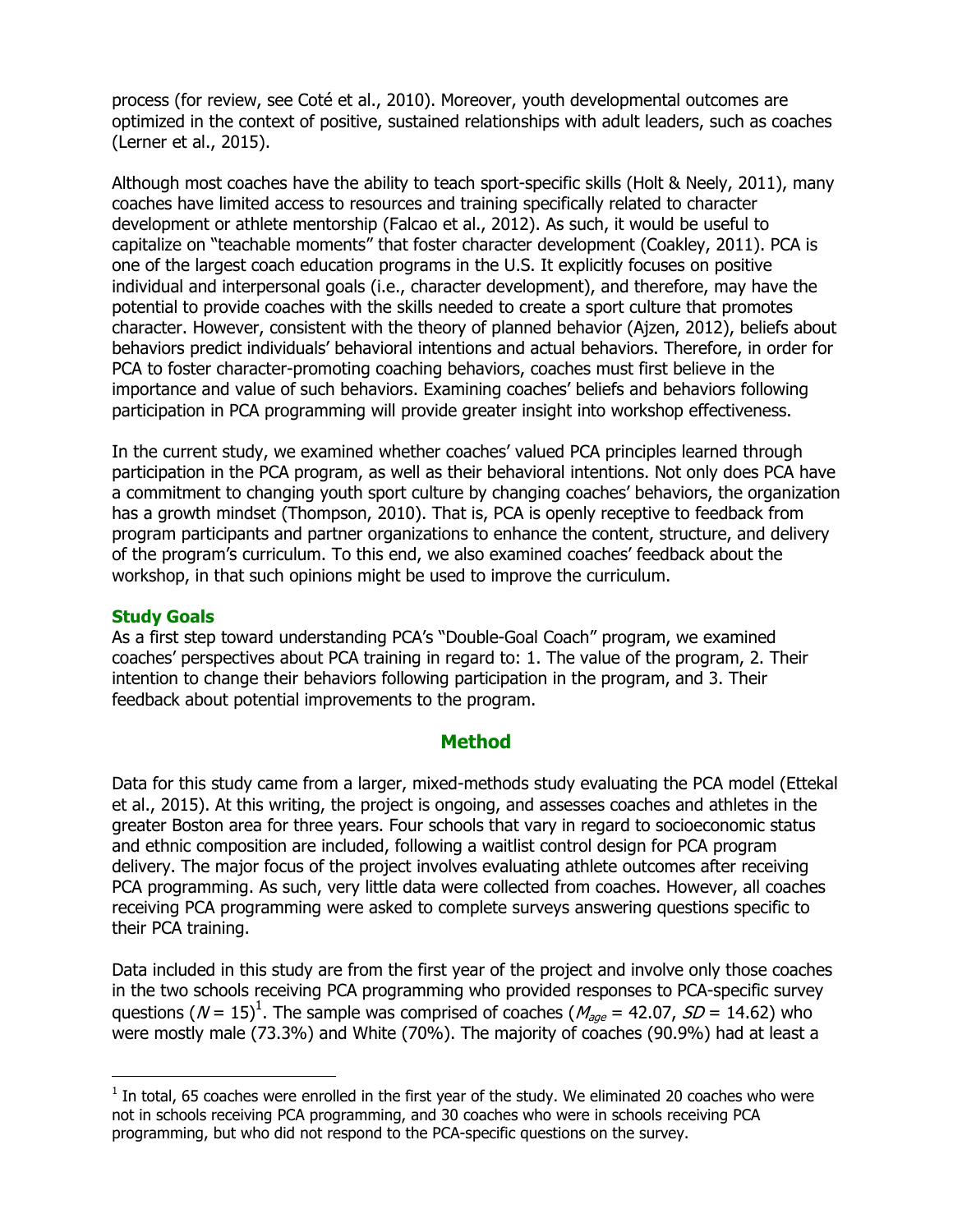bachelor's degree, and 72.7% had at least five years of prior coaching experience. Coaches from a variety of sports (e.g., soccer, basketball, tennis) across fall, winter, and spring seasons were represented.

#### **Procedures**

At the beginning of each athletic season, coaches were invited to receive PCA's "Double-Goal Coach: Coaching for Winning and Life Lessons" training program (Thompson, 2010). Self-report surveys were administered to coaches before the beginning of the PCA training program and at the end of the season. First, we describe the implementation of the PCA program, and then we provide details about the surveys administered to coaches.

**Positive Coaching Alliance programming.** PCA training involves a one- to two-hour, interactive workshop at the beginning of the sport season. The workshop features information from expert coaches and sport psychologists, as well as interactive discussions of scenarios coaches and athletes may encounter throughout the athletic season. All sessions are led by "trainers" who are former coaches and athletes themselves, and who receive in-depth training on content and delivery style. The content of the curriculum focuses on two goals of coaching: 1. Scoreboard success, or mastery of sport-specific skills, and 2. Life lessons, or character development. As many coaches have the training to teach sport-specific skills (Holt & Neely, 2011), PCA training is centered on the latter goal.

PCA trains coaches to transform athletes into "competitors of character," teaching life lessons in three domains: 1. Self; 2. Team; and 3. Game (Thompson, 2010). Trainers provide corresponding "tools" for each domain to help coaches foster athletes' character development. For example, PCA uses the "ELM tree of mastery" (corresponding to "self" outcomes), which emphasizes athletes maximizing their **E**ffort, focusing on Learning and personal improvement, and bouncing back from **M**istakes). An example of a PCA tool reinforcing team outcomes is "emotional tank-filling." PCA suggests that coaches should fill their athletes' emotional tanks by following a 5:1 ratio of positive appraisals to constructive criticisms. PCA uses the acronym "ROOTS" to promote athletes' contributions to a better game, such that they should respect the Rules, Opponents, Officials, Teammates, and Self. Upon completion of the workshop, coaches are certified as a PCA "Double-Goal Coach," and are encouraged to implement these tools in practices and games throughout their season through the use of supplemental materials, such as books detailing the core PCA principles (Thompson, 2010), and weekly talking points for coaches to use with athletes.

**Self-report surveys.** At the end of the season, coaches completed self-report surveys either in-person or online. In this study, we used coaches' responses to five open-ended questions to assess if coaches valued the information presented at the workshop, intended to change their behaviors, and had comments about the information presented in the workshops. The questions were:

- 1. What was the most valuable thing you learned in your PCA training?
- 2. Please describe what you did *not* like or found irrelevant about the PCA training.
- 3. Please describe what you did differently based on your PCA training, if anything.
- 4. Please describe how your athletes applied or did not apply the PCA tools.
- 5. Is there anything else you'd like to say about your PCA training?

#### Analytic Strategy

We used inductive and deductive qualitative content analysis in NVivo 10 (Bazeley & Jackson, 2013). Content analysis is a useful method for identifying and categorizing important pieces of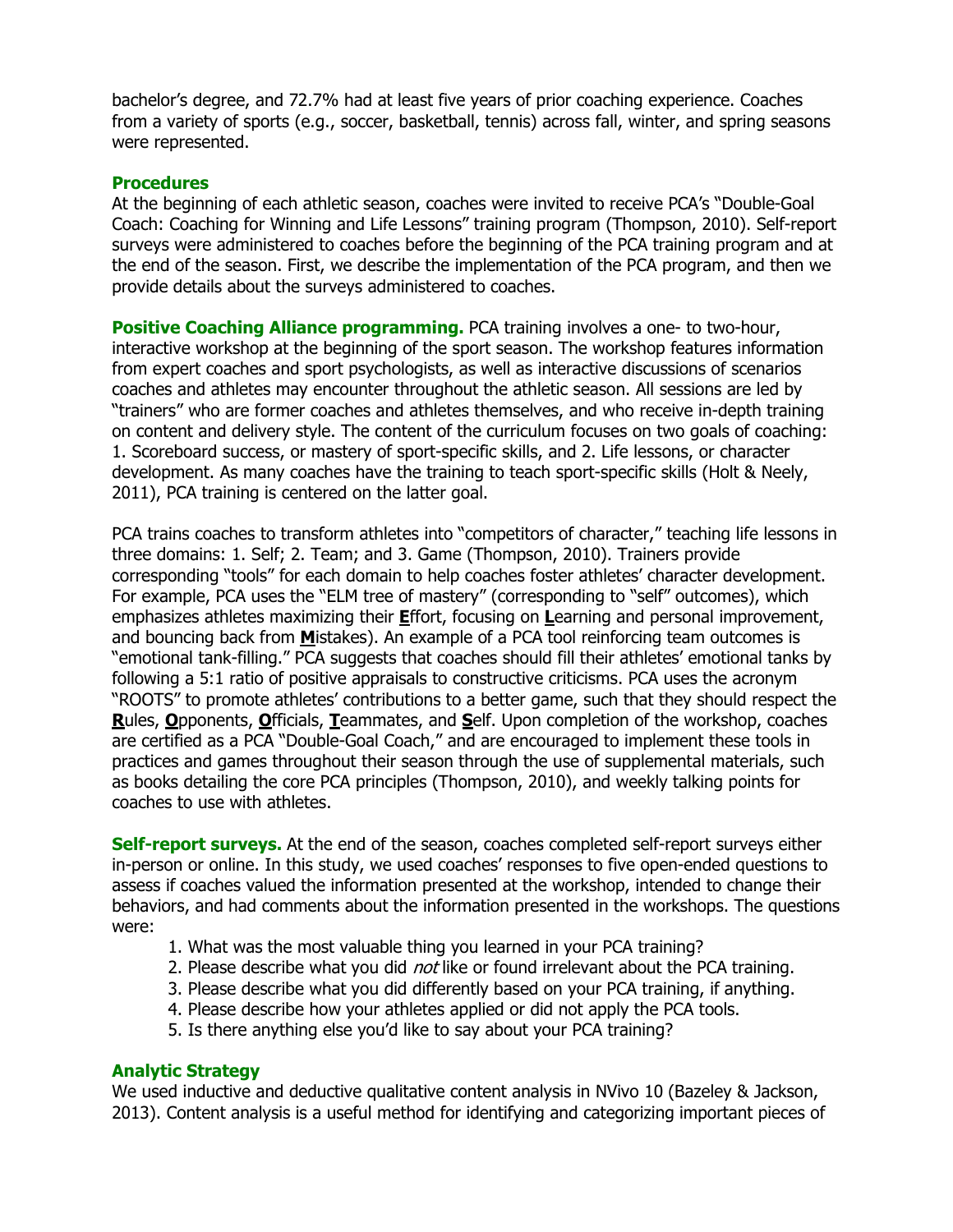text in order to make inferences about the data. Coding began with a directed content coding analysis. First, two authors read coaches' written responses and took notes about three specific themes, developed from existing theory and empirical research (Lerner & Callina, 2014; Shields et al., 2005). These themes involved perspectives about coaching discussed in the workshop: 1. coach-oriented (i.e., individual); 2. coach-athlete-oriented (i.e., relational); and 3. characterbased education program-oriented (i.e., environmental). Coding was an iterative process using investigator triangulation to enhance validity (Farmer, Robinson, Elliot, & Eyles, 2006). Coders double-coded all of coaches' written responses, discussing any discrepancies, and continually updated the coding manual until adequate inter-rater reliability was achieved (kappa = .86; Gwet, 2014). After the first round of coding, a conventional content coding analysis (i.e., inductive approach) was used to identify sub-themes within each of the three broad themes. That is, the authors read all responses for a given theme and then worked collaboratively to identify emergent sub-themes (DeCuir-Gunby, Marshall, & McCulloch, 2011).

#### **Results**

Evidence for the three overarching themes was found in coaches' responses. First, coaches discussed coach-oriented perspectives, which focused on the growth and development of their coaching behaviors as a result of participating in PCA's "Double-Goal Coach" workshop (mentioned 38 times by 15 coaches). Coaches also emphasized the importance of athletes' development, and the role of relationships in athletes' character development (mentioned 19 times by 10 coaches). Finally, coaches' perspectives included feedback about how PCA workshops could be improved for future attendees (mentioned 28 times by 10 coaches).

Taken together, the pattern of frequencies in which the coded themes were mentioned is not surprising given that the content of the "Double-Goal Coach" workshop aims to strike a balance between providing coaches with the necessary tools (i.e., ELM tree of mastery, emotional tankfilling, ROOTS) to transform athletes into "competitors of character" and, as well, opportunities to reflect on their own coaching strategies. In the next sections, we use excerpts of coaches' responses to illustrate a more detailed discussion of each theme. The findings within each theme are organized by the sub-themes that emerged. Pseudonyms are used throughout the results to protect participants' identities.

#### Coach-oriented Perspectives

Two sub-themes emerged in coaches' discussions surrounding coach-oriented perspectives (mentioned by 15 coaches), namely self-reflection and the intent to change. First, several coaches expressed self-reflection by tying the PCA training back to their current coaching behaviors. For example, Maria, who coaches track and field, said "[PCA] just made me more cognizant of my own [coaching] practices." Similarly, Patrick, who coaches boys' basketball, said he was "more aware" of his coaching behaviors after PCA training. Patrick tied his reflection back to his coaching philosophy stating, "PCA training really helped solidify my beliefs as a coach. I have always talked about life lessons and bigger picture issues. After having the PCA training, it made me confident in what I was teaching." In a similar vein, David, a track and field coach, talked about the importance of continued learning, even after having coached for 31 years. David said, "I still read the rule book every year. I attend clinics each year. I read journals, articles, and books on the sport, and update my training methods. I still know that I can learn something new each season." These perspectives suggest that PCA training encouraged coaches to critically consider their coaching strategies.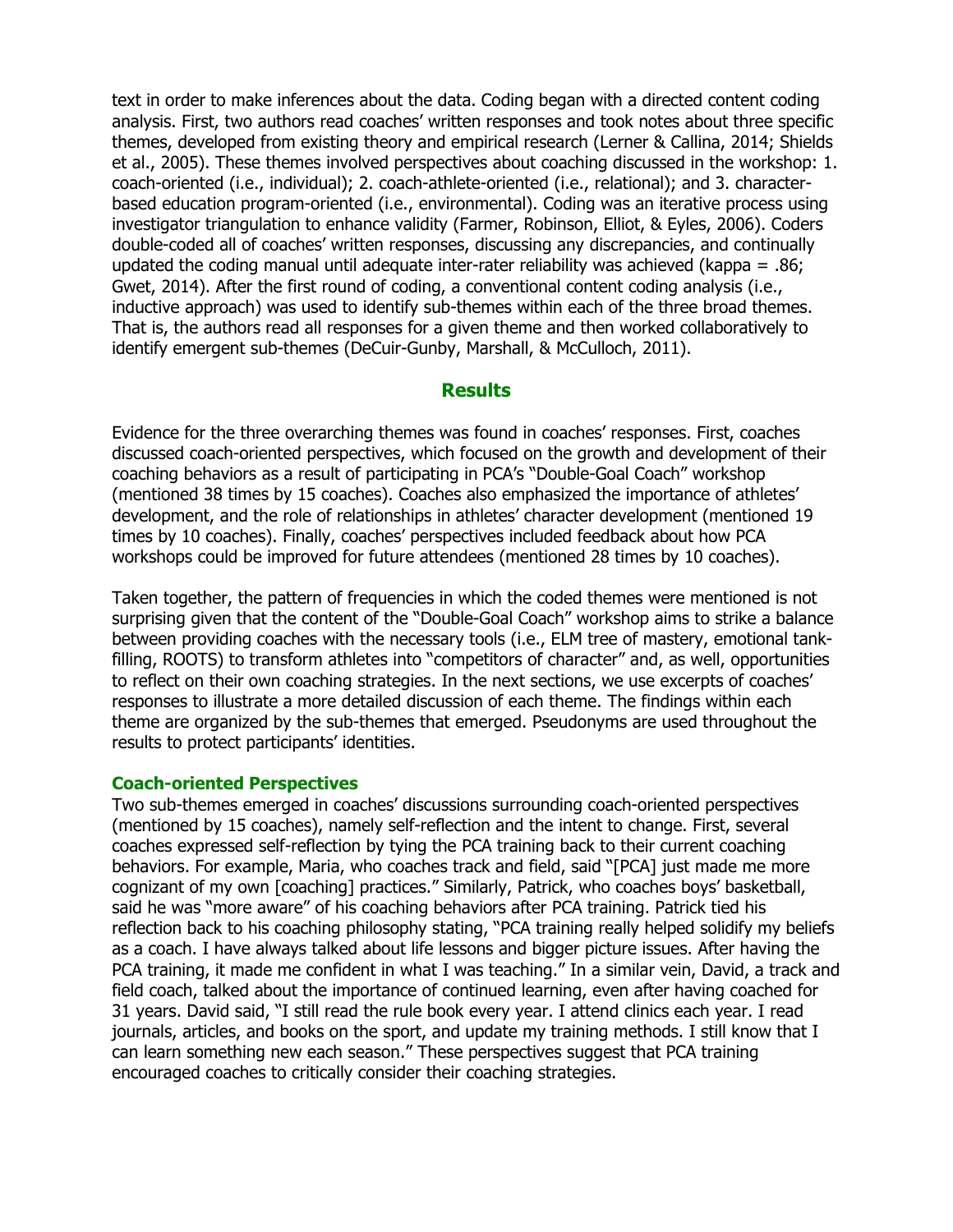Next, coaches discussed their intentions to change their coaching behaviors after the PCA workshop. Many of the coaches thought the PCA training provided important information, such as Paul who said, "there were many valuable issues covered in the formal presentation. Going over the elements of what makes a positive athletic experience was very helpful." In turn, these valuable insights prompted many coaches to change their current coaching behaviors. The most frequent way that coaches described changing was by becoming more "constructive," "staying positive," and offering "continued praise." For example, Ann said that she now "keep[s] things positive, even after losing a game." Peter stated this idea most clearly saying that it is important to:

Instill positive mentality to athletes about competing and supporting each other, on and off the field, and to establish a solid culture of dedication and encouragement for all levels, in order to value the process (and product) of 'winning' [sic] and improving.

Taken together, these statements suggest that coaches go beyond critically considering their own coaching behaviors, and report that they take actions to change such behaviors towards fostering a character-building sport culture.

#### Relationships in the Sports Context

As illustrated in the previous section, some coaches' perspectives of the PCA training focused on their individual development. Coaches also discussed their perspectives about the role of athletes following PCA training (mentioned by 10 coaches). Two sub-themes emerged in coaches' discussions of athletes, namely the outcomes that athletes should exhibit and positive relationships in sport settings. First, coaches discussed the importance of developing the "whole" athlete. For example, Arthur, a girls' basketball coach, said the most valuable thing he learned from the PCA training was to "focus on building individuals, not just wins and losses." Similarly, Steven, a boys' soccer and tennis coach, saw his athletes extending what they learned in sport to other contexts, such as "working hard in class." Mary discussed the importance of building athletes' character:

A lot about being a good student athlete comes down to character. The right character will prevail not only on the field, but in every other institution. Character is everything, and possessing integrity that is morally sound will lead to a more successful life.

Overall, these coaches described the importance of athletes being well-rounded individuals, focusing not only on the game, but on the broader character attributes fundamental to engaged citizenship.

Coaches also discussed how they saw sport-specific relationships change following the PCA training. Some of these discussions centered on the coach-athlete relationship. For example, Chris, who coaches' football and girls' basketball, said, "The relationships you develop with your athletes are very important." Similarly, Catherine said "we are mentors, as well as coaches." Other coaches saw improvements in their athletes' relationships with fellow teammates. David had "a great feeling of team, with stronger performers helping new or younger athletes as much as focusing on their own improvement." Two coaches pointed specifically to change among the team captains. For example, Mary said, "The captains took PCA training to heart and did a great job holding their teammates accountable for their actions on the track and off. They did a great job helping motivate younger athletes towards improving their skill and work ethic." Similarly, Ann witnessed her "athletes [being] nicer to each other and captains [taking] their leadership role more seriously." These perspectives suggest that training coaches to take on the responsibility of winning, as well as promoting life skills, can potentially positively impact relationship outcomes within youth sports settings.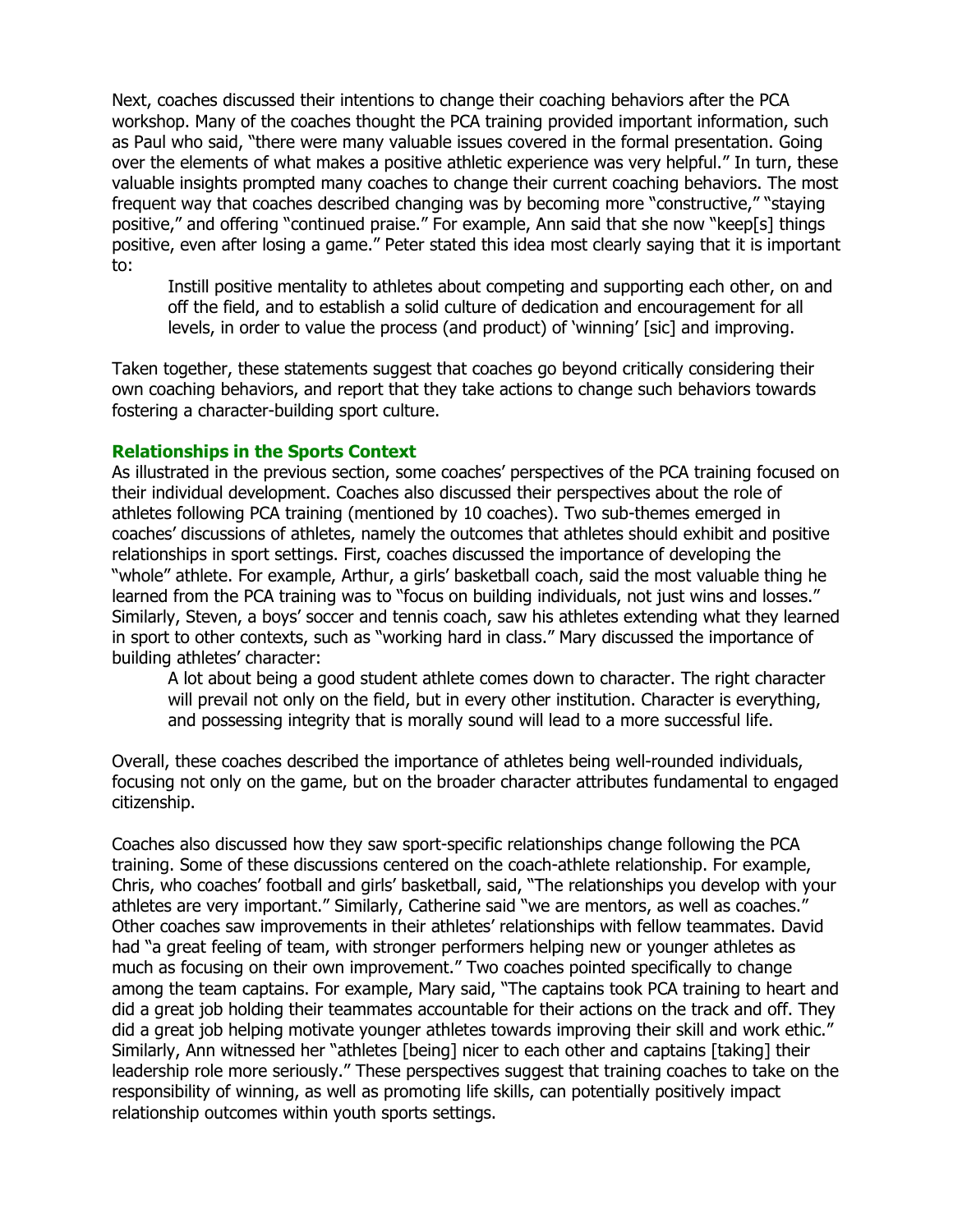#### Constructive Feedback and Workshop Improvements

Coaches' perspectives also reflected specific feedback about the "Double-Goal Coach" workshop (mentioned by 10 coaches). In particular, coaches' gave feedback in regard to the structure, as well as the content of the workshop. Most of the responses regarding the structure of the PCA training addressed the logistics of implementing the program. On the one hand, some coaches thought the workshop (which lasted between one to two hours) was too long. For instance, male football coach, Michael, said, "It seemed longer than needed. Two shorter sessions would have been greater than one long one." On the other hand, other coaches, specifically Ann, believed "[PCA training] was a little short," and would have preferred a longer workshop. David was also burdened by the timing because, "trying to find the right time to do the meetings is a difficult proposition with all the commitments that our athletes and coaches have with school, work, and family." Similarly, Paul felt "the timing of the event would have been less imposing upon the coaching staff if the training could have been arranged to meet before the official start of the season."

Nevertheless, other coaches liked the training enough to think that "an annual training session of this program would be very much beneficial" and wanted their school to continue the partnership with PCA in subsequent years. These coaches' perspectives show variation in views regarding the length of workshops and, in addition, highlight the various roles that sports coaches and athletes assume and the importance of considering their numerous non-sport responsibilities when designing PCA programming.

Coaches also commented on the content of the workshop. Overall, most coaches thought the content was very informative, such as one coach who said he "loved the PCA training." Moreover, coaches thought the information was valuable, or more specifically that, "no information was irrelevant to being a better coach."

Other coaches commented about how the content was delivered. David thought that the trainers (who delivered the curriculum) "went out of their way to make the training meetings informative, enjoyable, and something athletes will carry with them." However, some coaches preferred that the content be tailored to sport-specific issues arising at their school. For example, Michael said the workshop was "very cookie-cutter," and that "our problems are not as general as other schools." Coaches also thought the workshops should be more interactive because "there was not much interaction with other coaches." This point was reinforced by Thomas, a football coach, who valued opportunities for "coaches from all sports to share common experiences and different ways of handling them." Finally, coaches wanted some athletes to participate in the workshop alongside their coaches. Catherine said, "The coaches could attend the training with the talented athletes to get a better idea of what the athletes are thinking about the program."

These responses indicate that coaches may prefer a workshop that cuts across the individuals involved in sports (e.g., coaches, athletes, officials) and is delivered in an interesting and interactive format, perhaps tailored for the specific sport.

#### **Discussion**

Coaches are influential figures in athletes' development within sports, and skills and values acquired through positive coach-athlete relationships may impact the transference of life skills across various contexts (e.g., schools, communities) of youth's lives (Fraser-Thomas et al.,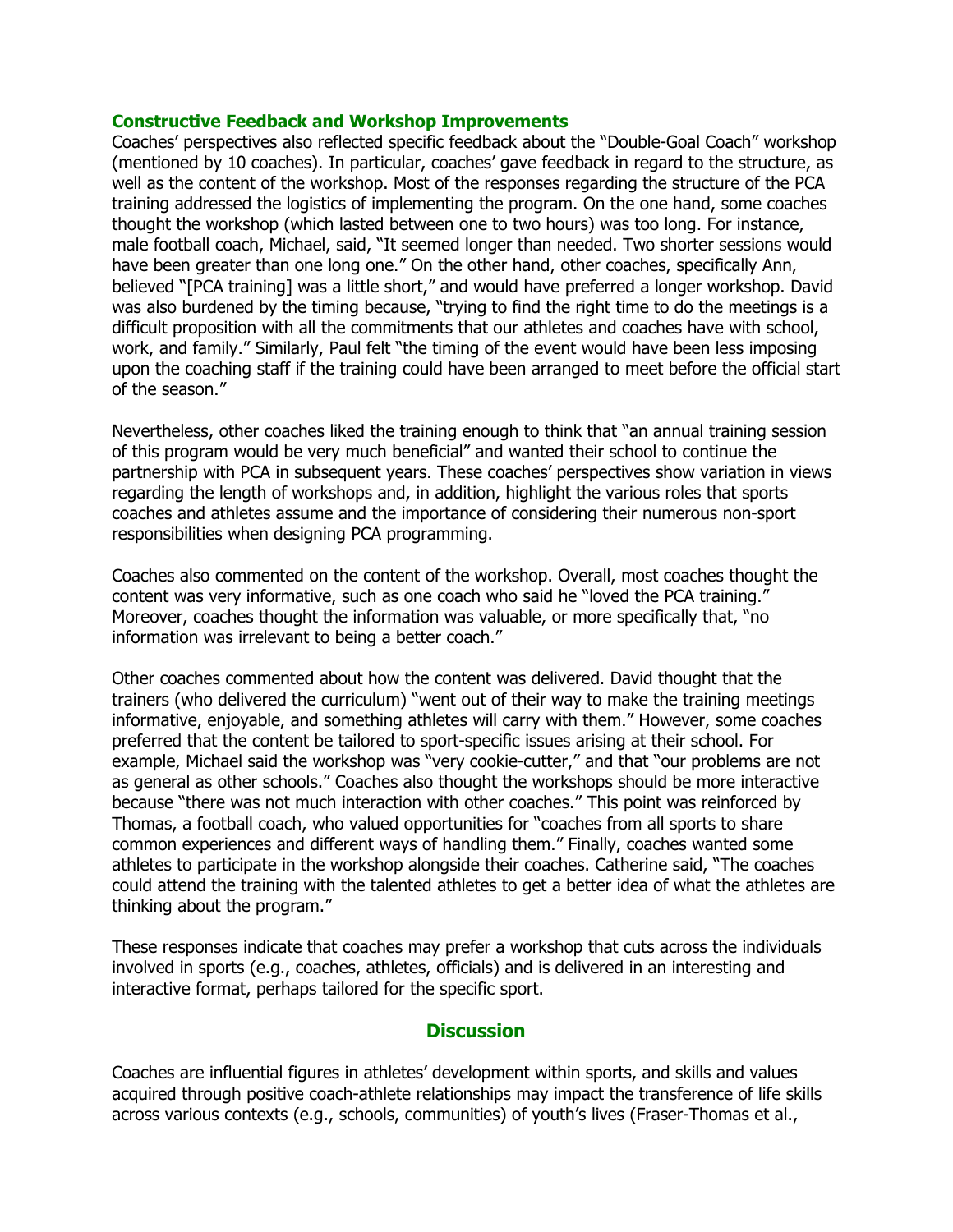2005). Research investigating coaches' developmental outcomes is becoming increasingly necessary, given that the majority of studies examining character development in youth sports contexts have largely focused on athlete outcomes. PCA represents one of the largest character-based coach education programs in the U.S. However, in order for PCA's "Double-Goal Coach" workshop to help coaches emphasize scoreboard *and* life success as part of their coaching practices, more understanding is needed about coaches' perspectives about such character-based coaching programs.

#### Shaping Coaches' Character through Continued Personal Growth and Development

Although it is possible, character development through sport participation may not often happen by chance. Rather, the potential for character enhancement may increase when coaches make a conscious effort to create an athletic environment fostering the acquisition of moral and social values (Shields et al., 2005). Character development may be optimized when coaches align their coaching practices with ideals of sportsmanship, personal and social responsibility, positivity, and fair play (Alberts, 2003). In the current study, coaches' responses to five openended questions suggested that reflecting on one's coaching practices and reinforcing existing coaching techniques were central lessons learned through PCA training. These perspectives suggest that coaches were open to personal improvement and recognized the role of their own character in creating a sports environment where they could teach athletes sport-specific skills and life skills.

These findings suggest, then, that it may be useful to structure PCA workshops to support such coach orientations. The workshops might be structured to foster a positive learning environment to help coaches transform their current coaching philosophy into tangible coaching behaviors that foster athletes' character development in the athletic context and beyond (Fraser-Thomas et al., 2005).

#### Promoting Athletes' Character Development through Positive Relationships in Sport

Coaches' perspectives highlight that positive relationships bolster character development (Erickson, Coté, Hollenstein, & Deakin, 2011). These responses support the idea that character development is the result of mutually-beneficial, individual $\leftrightarrow$  context relations (Lerner & Callina, 2014). More specifically, in the context of youth sports, character development may be optimized by positive coach  $\leftrightarrow$  athlete or athlete  $\leftrightarrow$  athlete interactions. Coaches' responses also highlight that mentorship, as a means to potentially promote character attributes, is a complex process involving individual and social processes (Coté et al., 2010).

The "Double-Goal Coach" program may provide a foundation of knowledge for coaches to use when acting to promote such processes. However, the effects of positive coach $\leftarrow$  > athlete relationships may be even more long-lasting if PCA workshops provide coaches with opportunities to practice additional skills (e.g., perspective taking, empathy). Such additional skills may allow coaches to be effective sport *and* life coaches.

Importantly, coaches discussed how positive relationships within sports are not limited solely to coach-athlete interactions, but extend to athlete-athlete relationships. Coaches discussed how certain athletes, typically veteran players (e.g., team captains), served as role models for younger teammates. In youth sports, a positive peer motivational climate, such as one characterized by encouragement rather than competition, is conducive to positive teammate relationships (MacDonald, Coté, Eys, & Deakin, 2011). In turn, positive peer relationships contribute to athletes' sports motivation, commitment, enjoyment, and performance (for review, see Brustad, Babkes, & Smith, 2001). Thus, athletes' character development through sport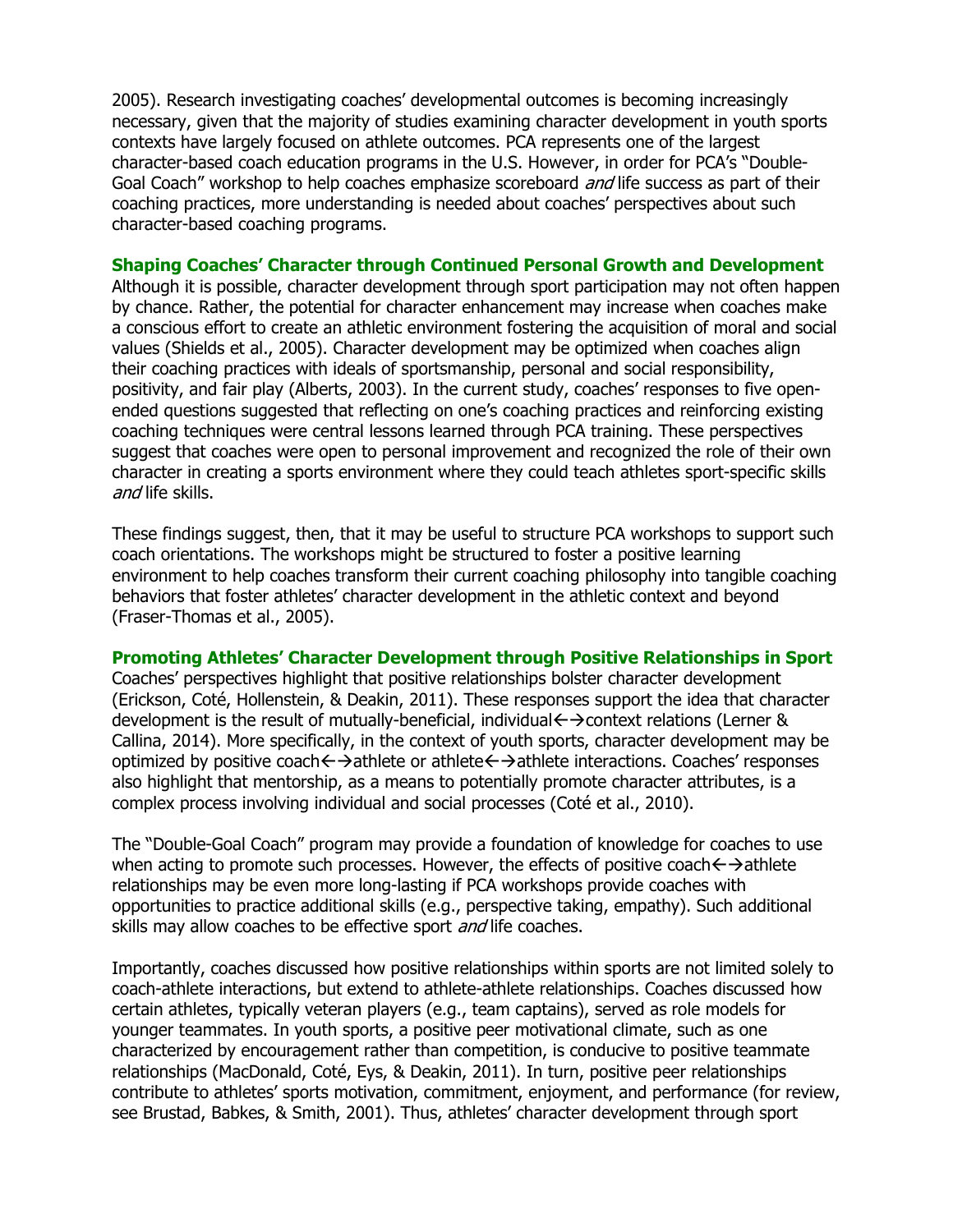participation is tied to individual- as well as team-level experiences (Duda & Balaguer, 2007). High athletic performance and team cohesion is not possible without coaches who intentionally structure a positive team environment (Garcia-Calvo et al., 2014).

#### Constructive Feedback and Workshop Improvements

Coaches completing PCA's "Double-Goal Coach" workshop leave the training session certified as "Double-Goal Coaches." However, to ensure the long-term effectiveness of PCA programming, it is important that PCA trainers consider coaches' feedback and suggestions for program improvements. Attention to such feedback may improve the structure and content of the workshop. Similar to previous work (Koh, Ong, & Camire, 2014), coaches in the current study indicated time constraints to be one of the biggest challenges to workshop effectiveness. Results from mentorship programs implemented with underserved youth in urban school settings (Martinek, Schilling, & Johnson, 2001), indicate that exposure to the intervention program on multiple occasions may be necessary for the intervention to be effective. If such a process is occurring with coaches attending the "Double-Goal Coach" workshop for the first time, then greater exposure to the workshop curriculum over multiple training sessions may be required to observe changes in coaching practices.

Coaches' perspectives on the structure of the workshop suggested that more individualized programming may be necessary. For instance, coaches discussed scheduling conflicts often associated with coordinating a workshop that could be attended by coaches across all sports. PCA trainers may want to provide coaches with multiple times for participating in the "Double-Goal Coach" workshop. Workshops could be held separately based on sport type, such as one workshop for football coaches and one workshop for soccer coaches, rather than one workshop for all coaches of fall sports. If this approach was taken, there could also be flexibility in the location of workshops, with workshops held in locations that coaches already frequent (e.g., their respective practice fields or courts). Multiple workshop options could reduce what coaches considered interruptions to their daily-practice routines.

Furthermore, given that online education programs are a recent and popular trend, PCA trainers could offer the "Double-Goal Coach" workshop in an online, multi-media format, which would allow coaches to complete the training based on their individual availability. Previous research (U.S. Department of Education, 2009) supports the effectiveness of online courses for older learners and youth in grades K through 12. However, more research investigating the impact of online coaching modules is needed.

Finally, several aspects of coaches' perspectives suggest that smaller workshops may be valuable (Rocca, 2010). First, coaches valued the opportunity for group discussions, which are more feasible in small groups. Indeed, group discussions increase retention of material, but should be carefully monitored as they may be unproductive in some cases. For instance, group discussions could reduce the time available to cover necessary workshop content or derail the flow of the presentation. Second, in smaller groups coaches may feel less anxious about sharing their perspectives. With smaller groups, the spatial arrangement of the workshop can also be organized to facilitate conversation among attendees (e.g., arranging chairs in a circle versus rows). Finally, smaller groups would allow the trainers to tailor the workshop to the specific sport, thereby enhancing coaches' ability to relate to the content. In such small group settings, coaches could discuss different ways to handle difficult situations that commonly arise in their specific sports. Overall, these findings suggest multiple ways that the "Double-Goal Coach" workshop could be structured to optimize coaches' experiences.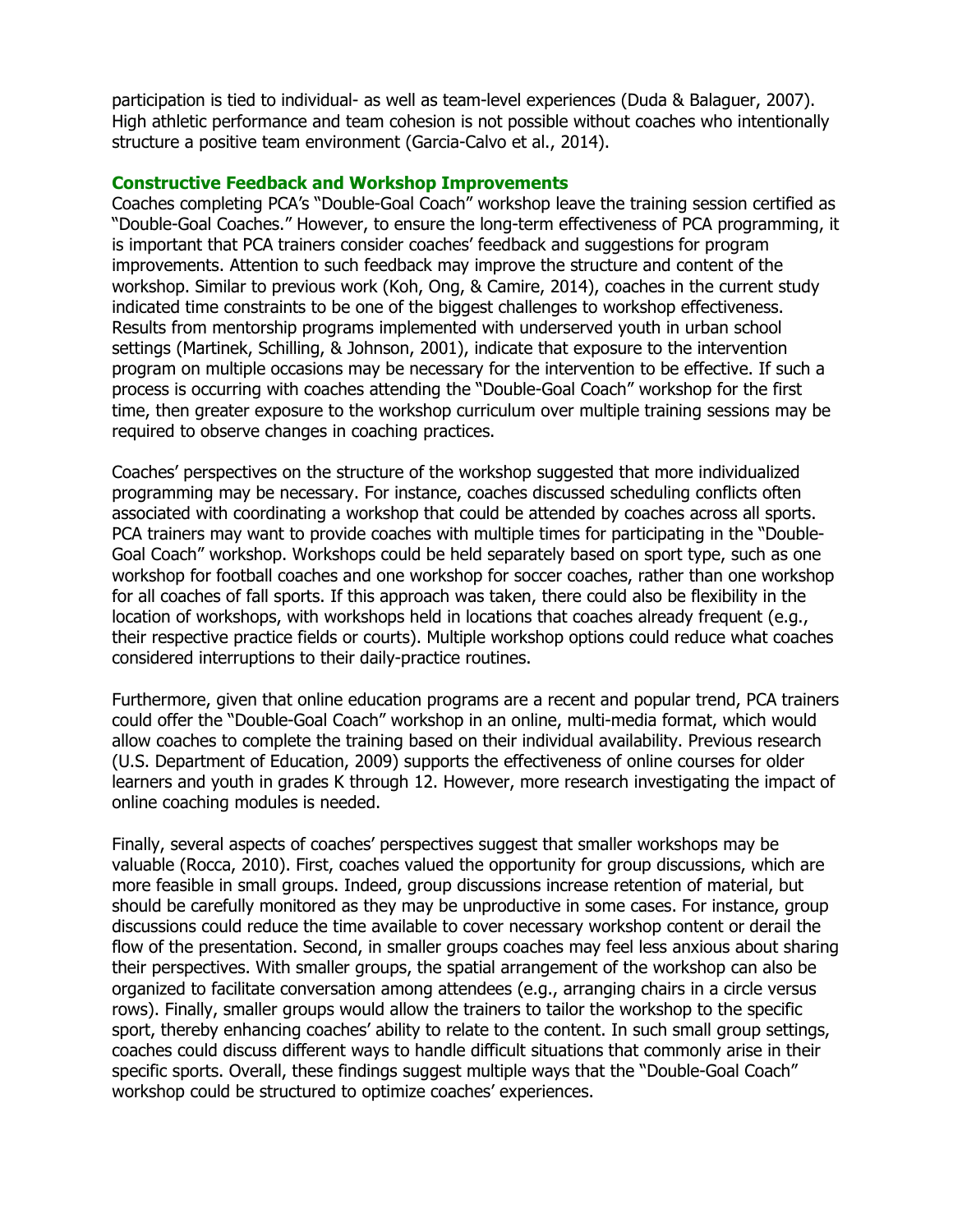#### Limitations and Directions for Future Research

This article reports preliminary findings from a larger ongoing longitudinal study and must be considered in light of several limitations (Ettekal et al., 2015). First, coaches' responses were retrospective, asking them to reflect back on how they applied PCA principles throughout the season. Coaches are likely to change their coaching practices at certain points in the season, such as before important competitions (Erickson et al., 2011). Other methods, such as the Experience Sampling Method (Csikszentmihalyi & Larson, 1987), may better capture changes in coaches' behaviors at distinct points across the athletic season. Second, changes in coaches' behaviors were documented through self-report surveys, which are subject to social desirability bias (Bowling, 2005). Multi-method approaches, such as using self-report surveys and observational methods, would yield more valid inferences about coaches' behaviors. Third, coaches were the sole reporters about their behaviors. Allowing multiple persons to rate the coaches would help determine if coaches' self-reported behaviors align with, for example, athletes' perceptions of their behaviors. Taken together, these limitations could be addressed in future research through multitrait-multimethod approaches (cf., Ferris et al., 2015) that enhance reliability and validity of data.

In addition, although the demographics of our sample are consistent with average coach characteristics across the U.S. (Shields et al., 2005), future research is needed to generalize these findings to more diverse coaching samples. Recent research indicates that characterrelated discussions often arise between ethnic minority leaders and program participants (Ferris et al., 2015); however, it is unclear whether ethnic minority coaches also approach character development with a similar coach- and relationship-oriented focus, or would identify the same areas requiring improvement in future PCA workshops.

Furthermore, more scholarship is needed contrasting the character-based focus of coaches working with youth of varying ability levels (i.e., freshmen, junior varsity, varsity teams; intramural, youth leagues). Previous research reports that coaches' approaches to working with athletes of different skill levels are varied and dependent on what coaches believe is needed to create an optimal learning environment for their athletes (Cregan, Bloom, & Reid, 2007). To pursue these lines of future research, the need for longitudinal data among diverse samples of coaches is underscored.

#### **Conclusions**

Athletes typically have high social status in schools, and sporting events often serve to unite community members. The impact of youth athletes highlight the need to develop character attributes among these young people. Thus, PCA's motto of building "better athletes, better people" pertains to a responsibility of all youth coaches. Many youth sports programs share an underlying focus on teaching life lessons through sport (Berlin et al., 2007); however, the findings from this study emphasize the significance of gaining an understanding of coaches' perspectives about character-based education programs, and specifically about the information they value and apply in their coaching practices.

Only after scholars have an understanding of the process by which coaches integrate characterbased program curriculum into their coaching practices and daily interaction with athletes, can appropriate examination be conducted of sports as holistic contexts where coaches' and athletes' character strengths can align to transform youth sports culture into a character "development zone." Given the potential positive impact of participation in youth sports on the development of character attributes, it is important for researchers to continue to examine the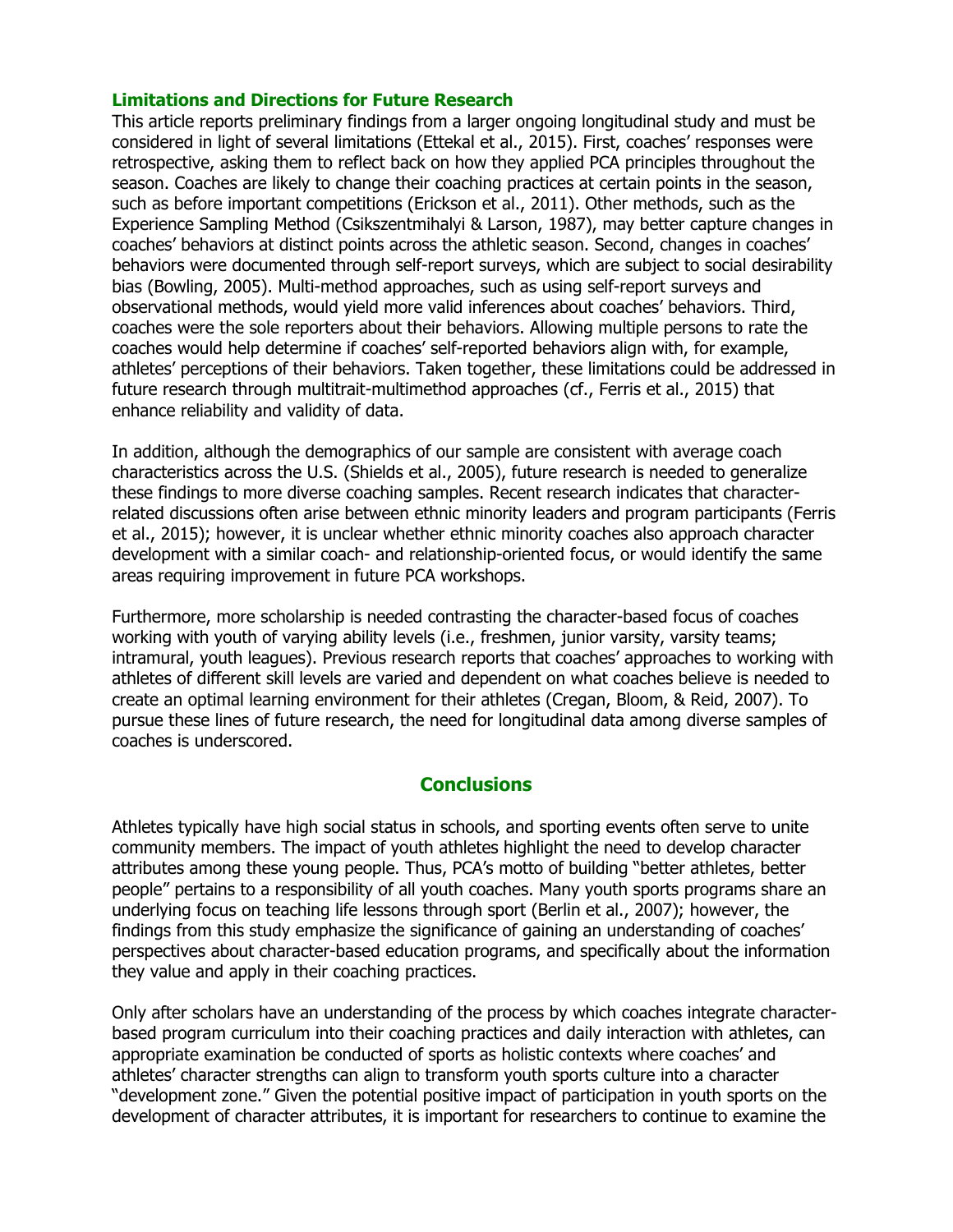processes through which coaches' character strengths are enhanced through participation in character-based coach education programs.

# **References**

Ajzen, I. (2012). The theory of planned behavior. In P.A.M. Van Lange, A.W. Kruglanski, & E. T. Higgins (Eds.), Handbook of Theories of Social Psychology: Volume One (pp. 438-459). Thousand Oaks, CA: Sage Publications Inc.

Alberts, C. (2003). Coaching issues and dilemmas: Character building through sport participation. Reston, VA: NASPE Publications.

Bazeley, P., & Jackson, K. (Eds.). (2013). *Qualitative data analysis with NVivo*. Thousand Oaks, CA: Sage Publications.

Berlin, R. A., Dworkin, A., Eames, N., Menconi, A., & Perkins, D. F. (2007). Examples of sportsbased youth development programs. New directions for youth development, 115, 85-106.

Bowling, A. (2005). Mode of questionnaire administration can have serious effects on data quality. Journal of Public Health, 27(3), 281-291.

Brustad, R.J., Babkes, M., & Smith, A. (2001). Youth in sport: Psychological considerations. In R.N. Singer, H.A. Hausenblas, & C.M. Janelle (Eds.), Handbook of spork psychology (2<sup>nd</sup> ed., pp. 604-635). New York, NY: Wiley.

Coakley, J. (2011). Youth sports: What counts as "positive development?" Journal of Sport and Social Issues, 35(3), 306-324.

Coté, J., Bruner, M., Erickson, K., Strachan, L., & Fraser-Thomas, J. (2010). Athlete development and coaching. In J. Lyle & C. Cushion (Eds.), Sports coaching: Professionalisation and practice (pp. 63–84). London, England: Churchill Livingston.

Cregan, K., Bloom, G.A., & Reid, G. (2007). Career evolution and knowledge of elite coaches of swimmers with a physical disability. Research Quarterly for Exercise and Sport, 78(4), 339-350.

Csikszentmihalyi, M., & Larson, R. (1987). Validity and reliability of the experience-sampling method. The Journal of Nervous and Mental Disease, 175(9), 526-536.

Cushion, C.J., Armour, K.M., & Jones, R.L. (2003). Coach education and continuing professional development: Experience and learning to coach, Quest, 55(3), 215-230.

DeCuir-Gunby, J. T., Marshall, P. L., & McCulloch, A. W. (2011). Developing and using a codebook for the analysis of interview data: An example from a professional development research project. Field Methods, 23, 136 - 155.

Doty, J. (2006). Sports build character?! Journal of College and Character, 7(3), 1-9.

Duda, J.L., & Balaguer, I. (2007). Coach-created motivational climate. In S. Jowett, & D. Lavalle (Eds.), Social psychology in sport (pp. 117-130). Chicago, IL: Human Kinetics Inc.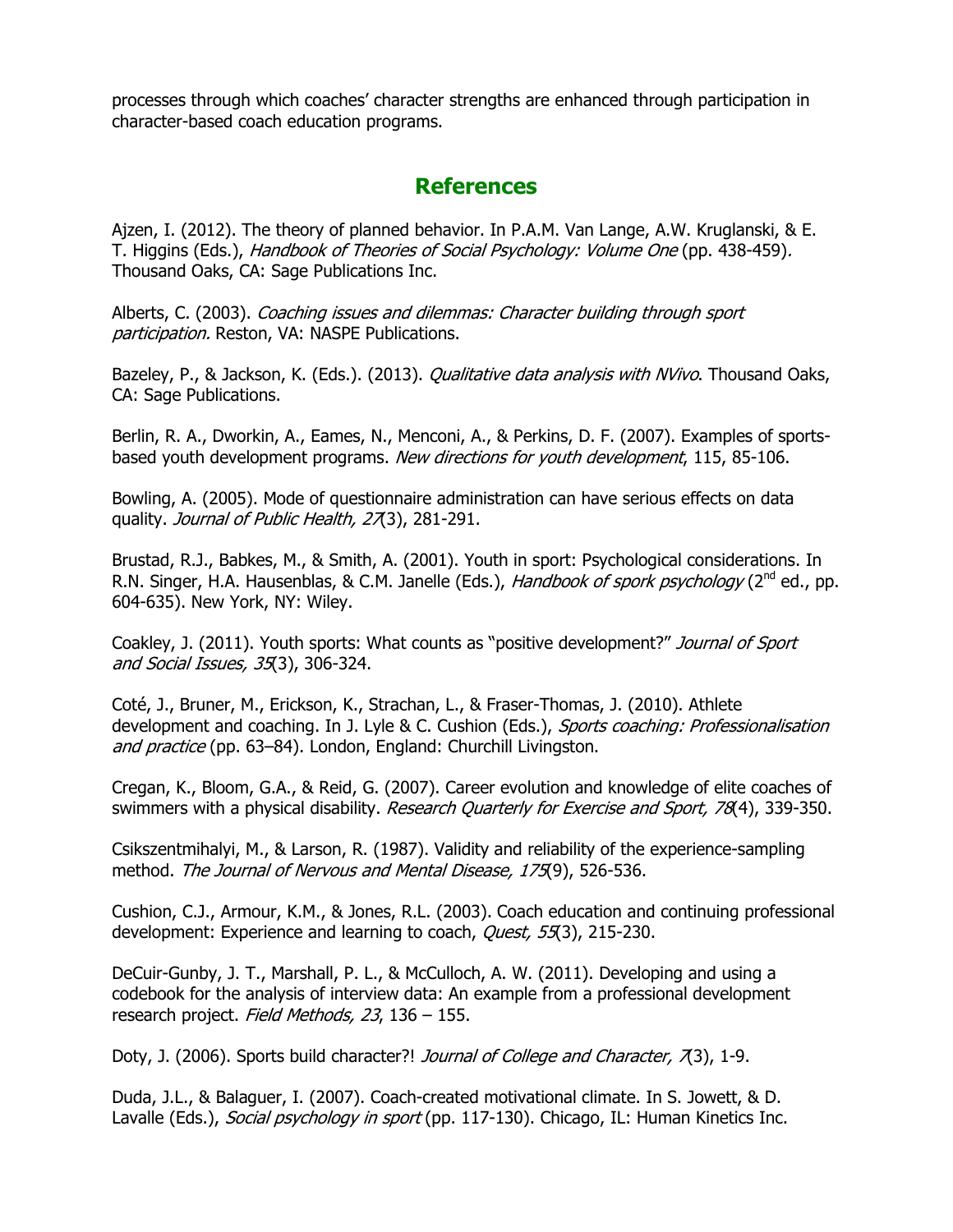Erickson, K., Coté, J., Hollenstein, & Deakin, J. (2011). Examining coach-athlete interactions using state space grids: An observational analysis in competitive youth sport. *Psychology of* Sport and Exercise, 12, 645-654.

Ettekal, A.V., Lerner, R.M., Ferris, K.A., Gansert, P.K., Agans, J.P., & Burkhard, B.M. (2015). "Because that's where the kids are": Applying developmental science to understand the role of sport participation in positive youth development. Manuscript submitted for review.

Falcao, W.R., Bloom, G.A., & Gilbert, W.D. (2012). Coaches' perceptions of a coach training program designed to promote youth developmental outcomes. Journal of Applied Sport Psychology, 24(4), 429-444.

Farmer, T., Robinson, K., Elliott, S.J., & Eyles, J. (2006). Developing and implementing a triangulation protocol for qualitative health research. *Qualitative Health Research, 16*(3), 377-394.

Farrey, T. (2009). Game on: How the pressure to win at all costs endangers youth sports, and what parents can do about it. ESPN.

Ferris, K.A., Hershberg, R.M., Su, S., Wang, J., & Lerner, R.L. (2015). Character development Among youth of color from low-SES backgrounds: An examination of Boy Scouts of America's ScoutReach program. Unpublished manuscript submitted for review.

Fraser-Thomas, J.L., Coté, J., & Deakin, J. (2005). Youth sport programs: An avenue to foster positive youth development. *Physical Education and Sport Psychology, 10*(1), 19-40.

Garcia-Calvo, T., Leo, F.M., Gonzalez-Ponce, I., Sanchez-Miguel, P.A., Mouratidis, A., & Ntoumanis, N. (2014). Perceived coach-created and peer-created motivational climates and their associations with team cohesion and athlete satisfaction: Evidence from a longitudinal study. Journal of Sport Sciences, 1-13.

Gwet, K. L. (2014). Handbook of inter-rater reliability: The definitive guide to measuring the extent of agreement among raters. Gaithersburg, MD: Advanced Analytics, LLC.

Holt, N.L., & Neely, K.C. (2011). Positive youth development through sport: A review. Revista iberoamericana de psicologia del ejercicio y el deporte, 6(2), 299-316.

Koh, K.T., Ong, S.W., & Camire, M. (2014). Implementation of a values training program in physical education and sport: Perspectives from teachers, coaches, students, and athletes. Physical Education and Sport Pedagogy, 1-18.

Lerner, R.M., & Callina, K.S. (2014). Relational developmental systems theories and the ecological validity of experimental designs. Human Development, 56(6), 372-380.

Lerner, R.M., Lerner, J.V., Bowers, E., & Geldhof, G.J. (2015).Positive youth development and relational developmental systems. In W.F. Overton & P.C. Molenaar (Eds.), Theory and Method. Volume 1 of the *Handbook of Child Psychology and Developmental Science* ( $7<sup>th</sup>$  ed.). (pp. 607-651) Editor-in-chief: R.M. Lerner. Hoboken, NJ: Wiley.